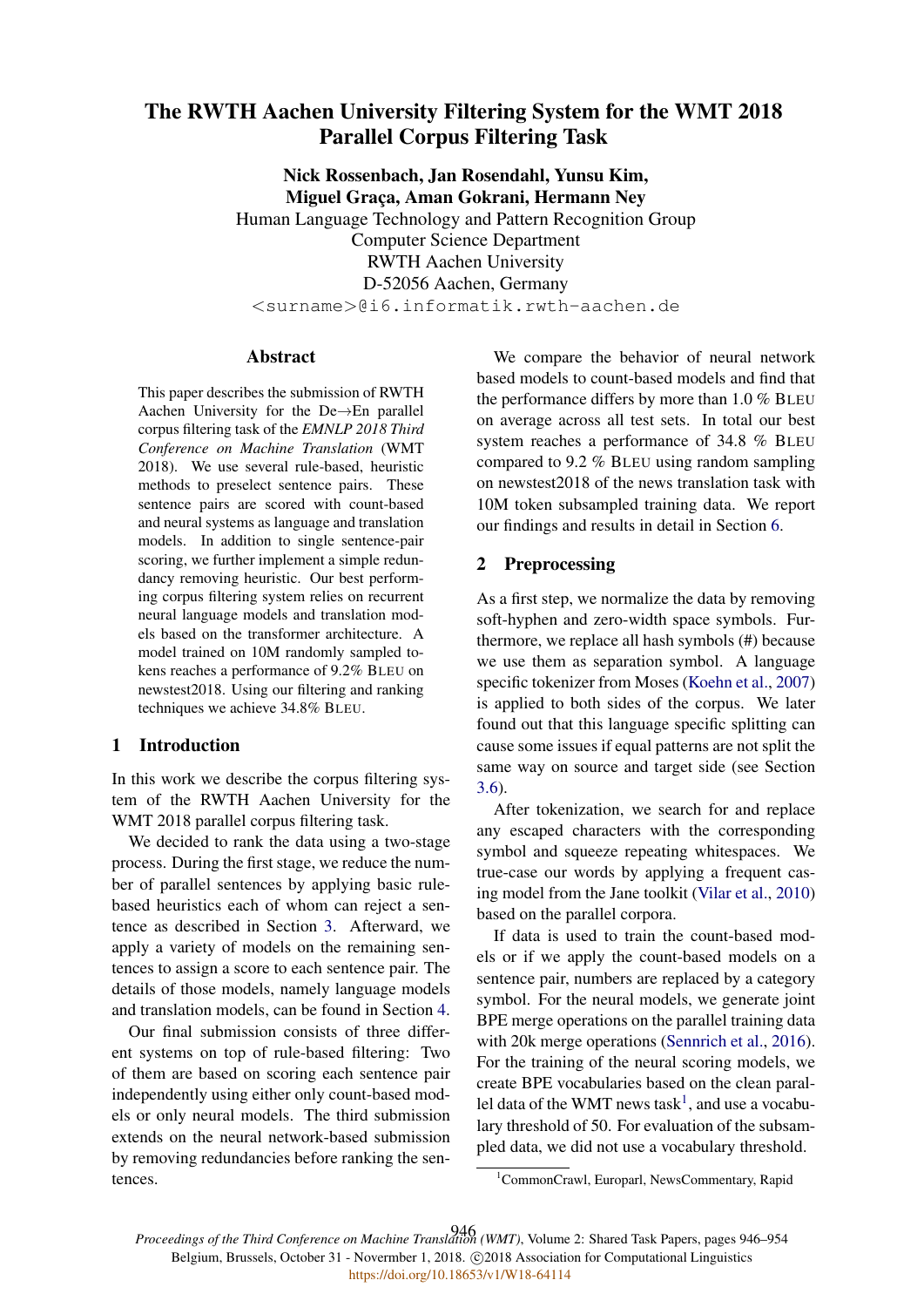#### 3 Rule-based Filtering

As the scoring of 104 million sentence pairs is hardly feasible with computationally expensive models like a transformer model (Vaswani et al., 2017), we need to preselect a smaller subset of the data. We do this by applying several rulebased heuristics as a first stage of our data cleaning pipeline. A sentence pair is removed from the corpus if its source side or target side fail to obey any of these rules. Note that none of these rules is language specific to either German or English and that they place only very mild assumptions on what 'good data' should look like.

Besides reducing the amount of data, some of the heuristic filtering methods can deal with aspects that can not be captured with language models and are hard to cover by translation models (see Subsection 6.4).

Table 1 shows the amount of remaining sentence pairs and tokens after applying each heuristic in sequential order.

## 3.1 Minimum Words

Our first heuristic filter ensures that every sentence contains at least a certain number of words. To do so, we count the number of tokens (i.e. character sequence between two spaces) that contain at least one letter from the alphabet of the language. Thus numbers or punctuation symbols are not counted as words according to this definition. A sentence is only valid if this number reaches a certain threshold (which we set to 3 for all our experiments).

#### 3.2 Average Word Length

In the next step of the filtering process, we remove long chains of characters and sequences where only single characters appear. This aims in particular for lines which consist mainly of a single, very long URL. Although we did not expect a lot of sentence pairs to have an average word length lower than 2 or bigger than 20 characters, we removed about 1% of the sentence pairs with this procedure.

## 3.3 Length Ratio

Judging sentence pairs by the ratio of source sentence vs. target sentence length is a very simple but effective criterion. We limited this length ratio to be not greater than 1.7. Because of tokenization, all punctuation symbols are counted as single words. To smooth the ratio for shorter sentences,

we always add 1 to the token count, i.e. we reject the sentence if:

$$
\frac{J+1}{I+1} > 1.7 \vee \frac{I+1}{J+1} > 1.7
$$

where  $I$  is the target and  $J$  the source sequence length.

#### 3.4 Maximum Sentence Length

Because many translation systems have an upper bound for the sentence length during training and to reduce the computational cost of our scoring models, we limited the maximum number of tokens to 50.

# 3.5 Maximum Subword-Token Length

As scoring with Sockeye (Hieber et al., 2017) transformer model requires a maximum sequence length as fixed parameter, we enforce a limit on the number of subword units. The subword merge operations are computed on the parallel WMT 2018 news training data, excluding the filtered ParaCrawl data. We limited each sentence to consist of a maximum of 100 subword tokens.

#### 3.6 Levenshtein Distance

In our experiments we observe that the transformer model tends to assign a very high score to sentence pairs in which source and target share a great number of words. This happens even if neither the given source nor the given target sentence are in the correct language. It seems that the model regards copying as a valid form of translation. To detect sentences where source and target are too similar, we compute the word-level Levenshtein distance D (Levenshtein, 1966) between the lowercased sentences . We also take into account a length normalized Levenshtein distance  $\bar{D} = \frac{D}{L+1}$  $\frac{D}{I+J}$ . A sentence is rejected if:

$$
D \leq 1 \vee \bar{D} \leq 0.15
$$

These values were determined by visually looking at 100k random examples ranked by  $\bar{D}$  and ensuring that no valid looking sentence gets removed. The language specific tokenizers sometimes split the same sequence differently depending on the language, which increases the distance e.g.:

*the do ' s and don ' ts of the audience* . *the do 's and don 'ts of the audience* .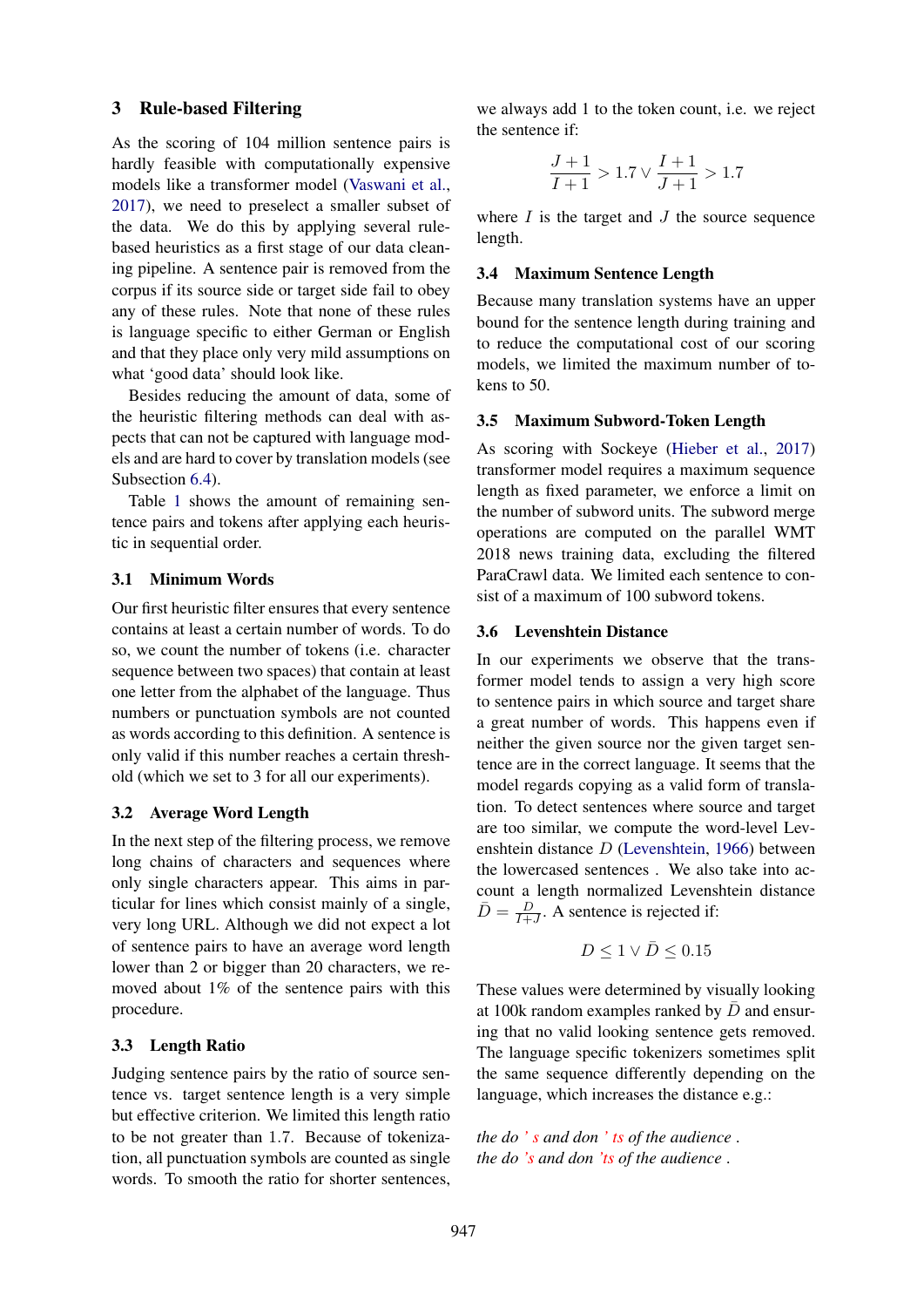| <b>Method</b>                | pairs  | de tok. | en tok. | del. % | del. total |
|------------------------------|--------|---------|---------|--------|------------|
| Original Data                | 104.0M | 1,520M  | 1,562M  |        |            |
| Min. Words $(3.1)$           | 61.9M  | 1,276M  | 1,313M  | 40.45% | 42.0M      |
| Avg. Word Length (3.2)       | 61.3M  | 1,262M  | 1,298M  | 0.94%  | 0.6M       |
| Length Ratio $(3.3)$         | 50.6M  | 1,072M  | 1,092M  | 17.60% | 10.8M      |
| Max. Seq. Length $(3.4)$     | 46.0M  | 625M    | 642M    | 8.91%  | 4.5M       |
| Max. Seq. Length (BPE) (3.5) | 46.0M  | 622M    | 638M    | 0.20%  | 0.1M       |
| Levenshtein $(3.6)$          | 36.6M  | 512M    | 528M    | 20.26% | 9.3M       |
| Word Token Ratio (3.7)       | 28.1M  | 398M    | 412M    | 23.38% | 8.6M       |
| Redundancy (3.8)             | 13.0M  | 227M    | 236M    | 53.84% | 15.1M      |

Table 1: Sizes of datasets after applying the heuristic filtering methods. Sizes are given in sentence pairs, tokens on German side and tokens on English side. Every heuristic is applied on top of the preceding heuristic. The last two columns show the percentage (with respect to its input not the original corpus) respectively the absolute number of lines removed by a heuristic.

Thus, the Levenshtein heuristic sometimes misses some sentence pairs that should have been removed.

# 3.7 Word Token Ratio

We extend the idea of minimum word filtering from Section 3.1 to scale with sentence length. We count the number of tokens that contain at least one character that is a standard alphabet letter. If this count is less than 60% of the total sentence length, we reject the sentence. This can be helpful to remove sentences from languages with different alphabets or lines which simply consist of a time and date. Also, sentences with more than 60% numbers and punctuation symbols are removed.

# 3.8 Redundancy

To increase the amount of information in the subsampled data, we wanted to remove redundant information. Checking the redundancy of a sentence in the context of a big corpus is challenging, as trivial algorithms need to do  $\frac{C^2}{2}$  comparisons for corpus size  $C$  which is not feasible for large datasets. One simple solution for removing identical sentences in linear time is to compute a hash value<sup>2</sup> for each sentence, and check for existing hashes in a set. We extended this approach to detect 'similar' sentences by removing each word individually and store the hash of the remaining sentence. By doing this we also remove sentences that have a word edit distance of one compared to any previously added sentence. We do not distinguish between source or target side sentences,

both are stored in the same set. A simple pseudocode description is shown in Algorithm 1.

#### Algorithm 1: Duplicate checking

 $hm \leftarrow empty\_hashmap()$ **for** each sentence  $s_1^N$  **do**  $sent\_hm \leftarrow empty\_hashmap()$ for *each position*  $i \in [1, N]$  do  $h \leftarrow hash([s_1^{i-1}, s_{i+1}^N])$ if  $h \in hm$  then reject  $s_1^N$ break else  $\lfloor$  sent\_hm.add(h) if  $s_1^N$  not  $rejected$  then  $hm.add(sent_hm)$ 

### 4 Model-based Scoring

In the second stage of our filtering pipeline we score each sentence using different kinds of language and translation models. Every model assigns a probability to each sentence. These scores are used afterward to rank the corpus and select the top sentences.

## 4.1 Count-Based Language Model

To score the remaining sentences, we start by applying count based language models on each side of the parallel sentences. The language models used are 5-gram KenLM (Heafield et al., 2013) models with singleton tri-gram pruning and trained with modified interpolated kneser-ney smoothing (Chen and Goodman, 1996). They

<sup>&</sup>lt;sup>2</sup>We use the python3 default hash $()$  function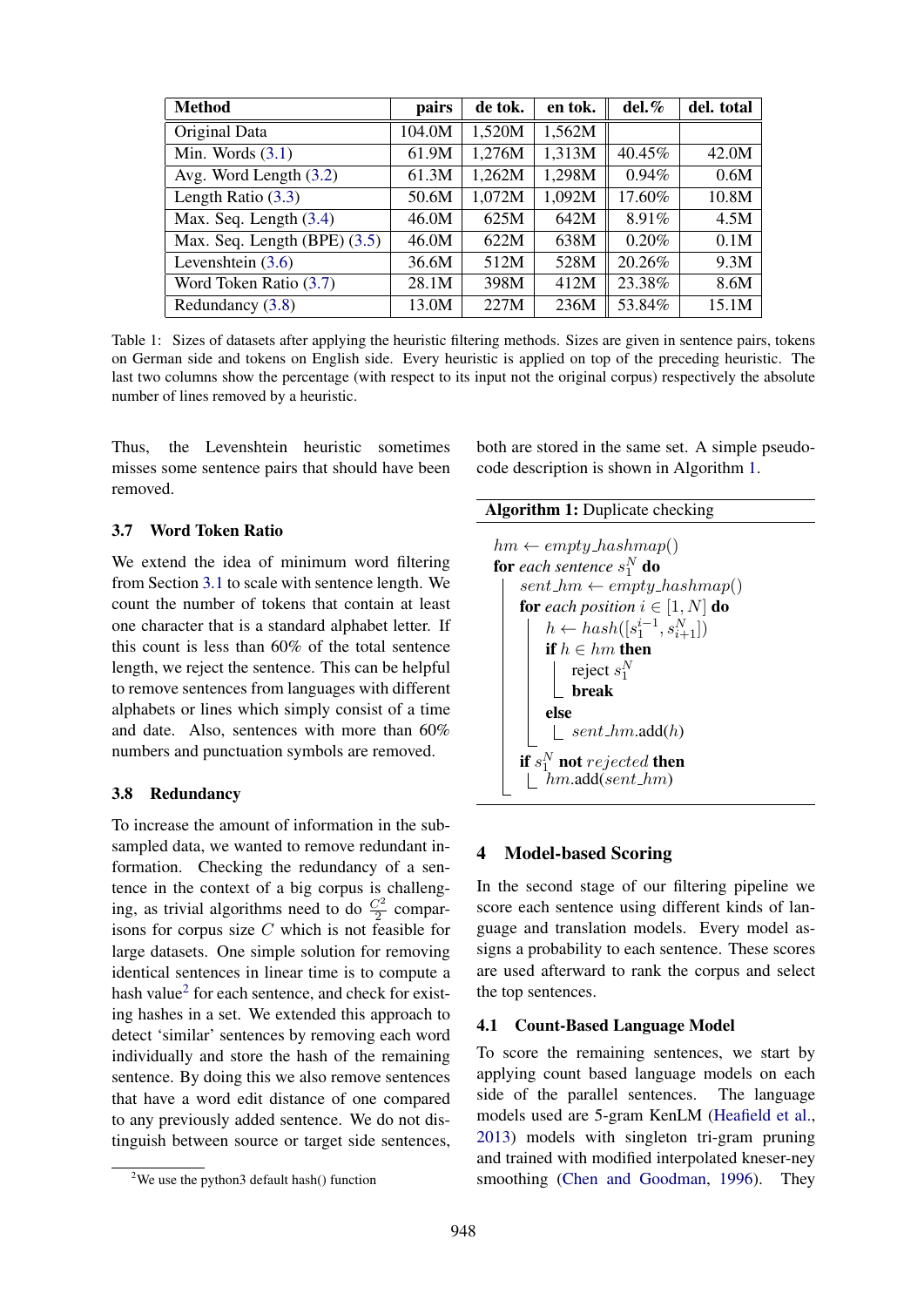are trained on the NewsCrawl 2016, Europarl, NewsCommentary and Rapid corpora from the WMT 2018 German $\rightarrow$  English task. Adding NewsCrawl 2012-2015 as further monolingual training sets does not achieve better results.

We apply the preprocessing mentioned in Section 2 and we remove any sentence from the training data that contains token repetitions of length three or more. This is done to get rid of phenomenons like chains of exclamation marks. For more details about the data selection see Section 6.2.

#### 4.2 IBM1 Dictionary Model

IBM1 models are a simple approach to model the dependency  $p(e_1^I|f_1^J)$ , as they assume a uniform alignment. We train the model with the GIZA++ toolkit (Och and Ney, 2003) on the parallel data to create an IBM1 table. IBM model 1 scores are computed as in (Brown et al., 1993):

$$
p(e_1^I|f_1^J) = \frac{1}{(J+1)^I} \prod_{i=1}^I \sum_{j=0}^J p(e_i|f_j) \tag{1}
$$

where  $I$  and  $J$  are the length of the target respectively source sentence, and  $f_0$  is a null token. We train IBM1 models for both directions (s2t and t2s) using the bilingual data from the WMT 2018 German↔English task namely the Europarl, CommonCrawl, NewsCommentary and Rapid corpus.

#### 4.3 Neural Network Language Model

We modified the RWTH Aachen translation system as described in (Peter et al., 2017) based on the Blocks framework (van Merriënboer et al., 2015) and Theano (Theano Development Team, 2016) to also work as a recurrent language model. The training data is chosen to be equivalent to the one used in the training of the count-based models. The language model has an embedding size of 250 and two LSTM layers (Hochreiter and Schmidhuber, 1997) with a hidden size of 1000. As it is default in Blocks, it also includes a maxout layer of factor 2 (Goodfellow et al., 2013) between the second LSTM and the output softmax. The system was trained using the Adam optimizer (Kingma and Ba, 2014) with a learning rate of 0.001 for 300k iterations with a batch size of 100 sentences and a dropout (Srivastava et al., 2014) of 0.2.

### 4.4 Transformer Translation Model

As neural network-based translation model we use the transformer architecture (Vaswani et al., 2017) implemented in the Sockeye toolkit (Hieber et al., 2017) which is build on top of MXNet (Chen et al., 2015). Encoder and decoder each consist of 6 layers. The hidden and embedding size is set to be 512 and the feed forward layer size is 2048. The number of attention heads is 8. A dropout of 0.1 is applied, except for the embedding layer. We use an initial learning rate of 0.0002. We save checkpoints every 20k iterations, and reduce the learning rate by factor 0.7 after each non-improving checkpoint (measured by means of perplexity on newstest2015). The network is trained on the bilingual data from the WMT 2018 German $\leftrightarrow$ English task namely the Europarl, CommonCrawl, NewsCommentary and Rapid corpus.

#### 5 Evaluation Model

To check the quality of a filtering approach, we train a transformer model on the top 10M respectively top 100M subwords of the scored training data. We mainly focus on the 10M-subsampling results, as this scenario shows clearer differences in performance between different methods. Like in Section 4.4 we use the Sockeye implementation of the transformer architecture but we train smaller models for evaluation purposes. The decision to use small transformer networks was made as they give strong results in a much shorter amount of time (1 day compared to 5 days). To verify the generality of the approach we cross-checked several experiments using recurrent neural network-based (RNN-based) translation systems from the Marian framework (Junczys-Dowmunt et al., 2018) and found their training behavior to be correlated.

We apply the provided subsampling script on the filtered data to extract training data. Due to an error in our filtering setup the input data is tokenized and subworded. Since both procedures increase the number of tokens per sentence, we extract less sentence pairs than intended.

Note that because of these two effects (transformer and lower subsampling rate) BLEU scores reported in this submission can vary in comparison to other submissions, if RNN-based systems are used.

For the transformer model used for evaluation,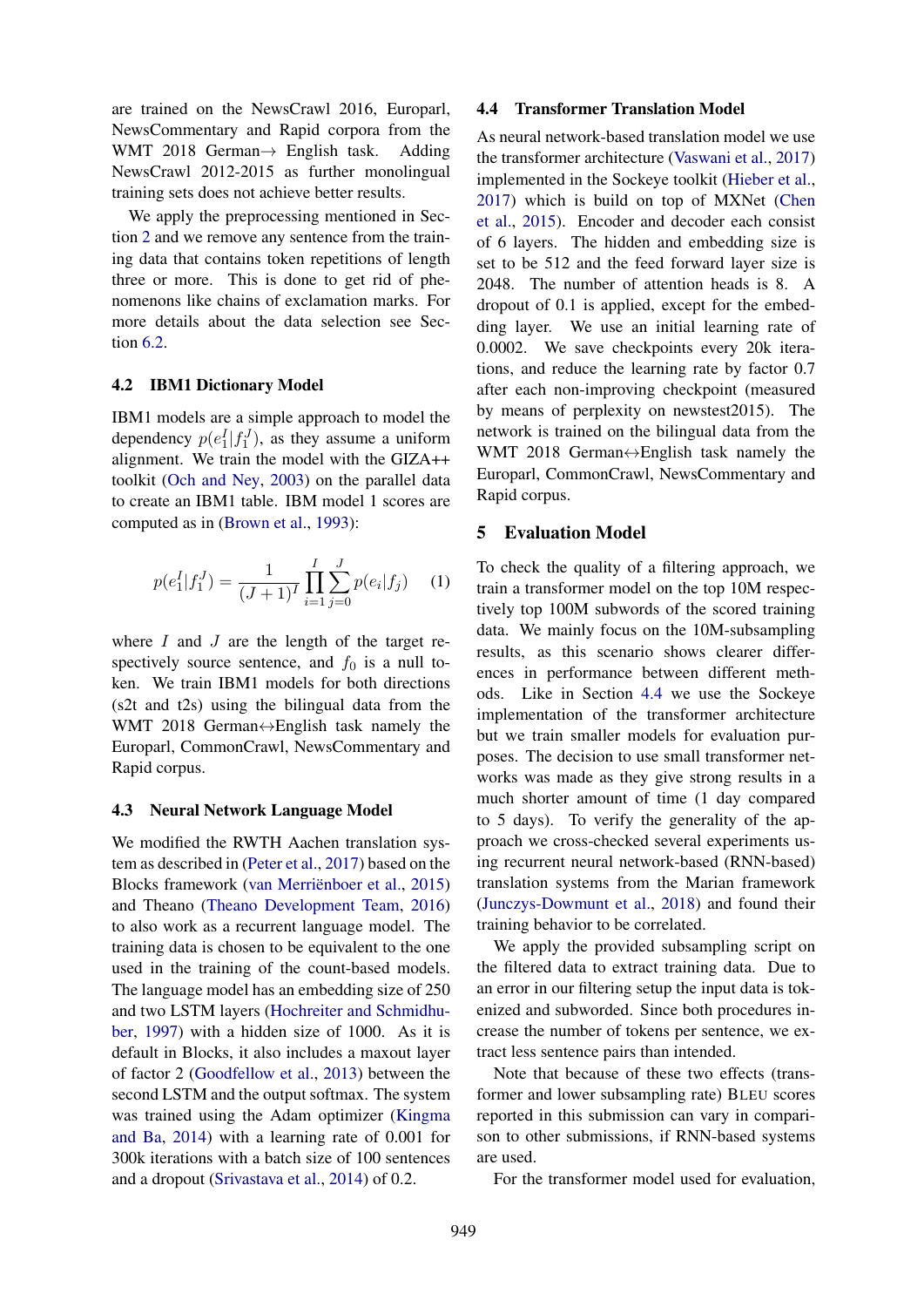we use only 3 layers in encoder and decoder and increase the batch size to 8,000 words. We train for 100k updates evaluating a checkpoint every 10k updates for the 10M word experiments. In the case of 100M words of training data, 200k update steps are performed with a checkpoint being written every 20k updates. The best checkpoint is selected by computing BLEU (Papineni et al., 2002) on newstest2015. The beam-size for translation is 12. We report BLEU scores using mteval from the Moses toolkit (Koehn et al., 2007) and TER scores (Snover et al., 2006) using TERcom.

During system building most of our design decisions are based on results for the 10M-wordversion of the task, however, we observe very similar trends for the 100M-word subsampling. For brevity we report most results only on the smaller subsamples.

# 6 Experimental Evaluation

In this section we report the results of our filtering experiments. We use newstest2015 and newstest2017 as development sets and report the results on newstest2018. For brevity, we shorten the names of newstest $X$  to tst $X$  in the header of several tables.

All BLEU and TER scores reported in this sections are obtained by using the system under consideration as filtering system and training the transformer system described in Section 5 on the resulting training data. All processing steps and experiments are organized with Sisyphus (Peter et al., 2018) as workflow manager.

## 6.1 Rule-based Filtering

The purpose of the rule-based heuristics is not to select perfect training data, but rather to reduce the original 104M lines of the ParaCrawl corpus down to an amount that can be handled by stronger, computationally more complex, methods. Table 2 and Table 3 show the evaluation results for different levels of heuristic cleaning for 10M subsampling and 100M subsampling respectively. Since there is no score-based ranking yet, we sample the desired amount of data randomly from the filtered corpus. Although a big part of the corpus is removed (58M sentences or 60% of the original corpus), the first 5 heuristic steps  $(3.1)-(3.5)$ have nearly no impact on the data quality. Applying the Levenshtein distance heuristic (see Section 3.6) resulted in a strong increase of data quality to

| Filtering       | tst15       |            | tst17       |            | tst18       |            |  |
|-----------------|-------------|------------|-------------|------------|-------------|------------|--|
| 10M             | <b>BLEU</b> | <b>TER</b> | <b>BLEU</b> | <b>TER</b> | <b>BLEU</b> | <b>TER</b> |  |
| Unfiltered      | 8.3         | 87         | 8.3         | 87.3       | 9.2         | 85         |  |
| $(3.1) - (3.5)$ | 8.4         | 82.1       | 8.7         | 82.1       | 10.2        | 79.4       |  |
| $(3.1) - (3.6)$ | 18.7        | 64.4       | 19.1        | 65.1       | 22.8        | 59.0       |  |
| $(3.1) - (3.7)$ | 20.1        | 61.5       | 20.0        | 62.7       | 25.0        | 56.0       |  |
| $(3.1) - (3.8)$ | 23.3        | 56.7       | 23.5        | 57.3       | 28.9        | 50.6       |  |

Table 2: Model evaluation of 10M random sampling from the datasets created by rule-based heuristic filtering.

| Filtering       | tst15       |      | tst17       |            | tst18       |      |
|-----------------|-------------|------|-------------|------------|-------------|------|
| 100M            | <b>BLEU</b> | TER  | <b>BLEU</b> | <b>TER</b> | <b>BLEU</b> | TER  |
| Unfiltered      | 9.1         | 84.7 | 8.6         | 85.2       | 10.6        | 80.9 |
| $(3.1) - (3.5)$ | 10.8        | 78.2 | 10.3        | 79.5       | 12.6        | 75.5 |
| $(3.1) - (3.6)$ | 23.2        | 59.0 | 23.2        | 60.8       | 29.1        | 52.4 |
| $(3.1) - (3.7)$ | 23.8        | 57.9 | 23.8        | 59.4       | 30.0        | 50.8 |
| $(3.1) - (3.8)$ | 27.2        | 53.1 | 27.3        | 53.5       | 33.8        | 45.8 |

Table 3: Model evaluation of 100M random sampling from the datasets created by rule-based heuristic filtering.

an average of 20.2% BLEU. This increase occures despite removing only 20% of the sentence pairs. Applying the word-token-ratio-heuristic (see Section 3.7) has a lesser impact, but still increases the evaluation scores by about 1.0% BLEU for 10M and about 0.6% BLEU for 100M subsampled data. Checking for redundant sentences increases the scores by up to 3.9% BLEU. This is not suprising, because as more than 50% of the sentences are removed, we replace 50% of the random selected data by potentially more informative examples.

## 6.2 Model-based Scoring

While the heuristics alone already result in quite satisfying cleaning results, the scoring models are used to create a ranking of the remaining sentences.

We use the corpus cleaned by the heuristics  $(3.1)$ - $(3.6)$  as starting point for the following experiments.

In our first experiments we test the behavior of the models presented in Section 4 in isolation. Note that all our language model experiments always rely on a source and a target side language model each scoring the corresponding part of the sentence pair. All experiments with IBM1 or transformer models use a combination of a sourceto-target and a target-to-source model. We average the log probabilities of the models to get a single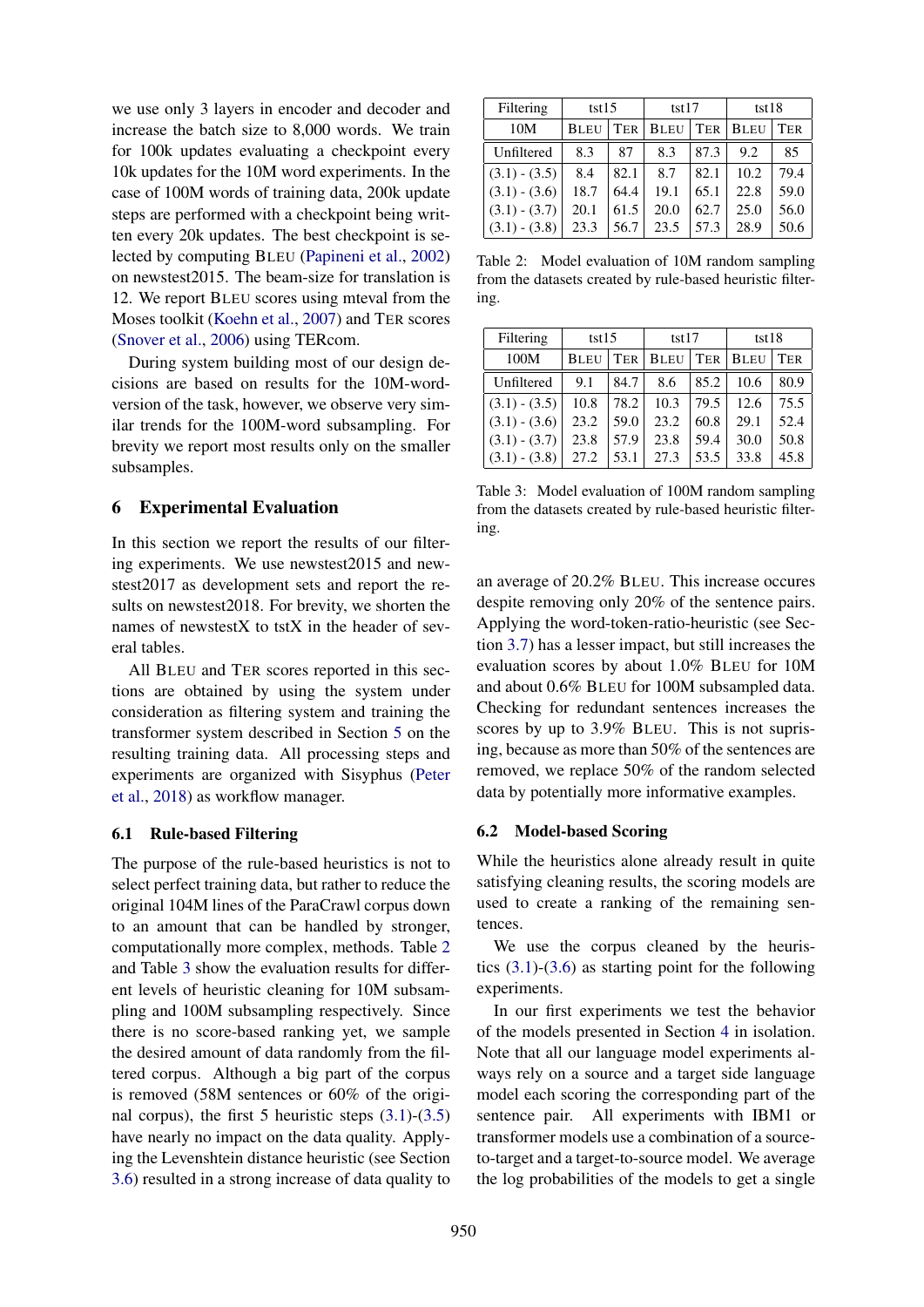|     | System (10M)                      | newstest15  |            | newstest17  |            | newstest18  |      |
|-----|-----------------------------------|-------------|------------|-------------|------------|-------------|------|
|     |                                   | <b>BLEU</b> | <b>TER</b> | <b>BLEU</b> | <b>TER</b> | <b>BLEU</b> | TER  |
| #1  | $(3.1)$ - $(3.6)$ random sampling | 18.7        | 64.4       | 19.1        | 65.1       | 22.8        | 59.0 |
| #2  | KenLM                             | 21.3        | 62.1       | 21.2        | 63.6       | 25.8        | 56.5 |
| #3  | <b>BlocksLM</b>                   | 23.3        | 59.6       | 23.2        | 60.9       | 28.1        | 54.6 |
| #4  | <b>IBM</b>                        | 24.7        | 55.2       | 25.2        | 55.3       | 31.3        | 47.7 |
| #5  | Transformer                       | 24.2        | 55.8       | 24.2        | 56.3       | 30.2        | 48.7 |
| #6  | $KenLM + IBM$                     | 26.8        | 53.8       | 26.9        | 54.3       | 33.0        | 46.7 |
| #7  | $+$ Word Token Ratio $(3.7)$      | 26.6        | 53.9       | 27.0        | 54.0       | 33.1        | 46.2 |
| #8  | $+$ Redundancy $(3.8)$            | 27.2        | 53.5       | 27.1        | 53.9       | 33.4        | 46.2 |
| #9  | + IBM retraining <sup>1</sup>     | 27.2        | 53.3       | 27.6        | 53.4       | 33.4        | 46.1 |
| #10 | $BlocksLM + IBM$                  | 27.2        | 53.6       | 27.4        | 53.7       | 33.5        | 46.1 |
| #11 | $BlocksLM + Transfer$             | 28.1        | 52.4       | 28.4        | 52.4       | 34.6        | 45.0 |
| #12 | + Word Token Ratio $(3.7)^2$      | 28.0        | 52.6       | 28.3        | 52.6       | 34.4        | 45.1 |
| #13 | + Redundancy $(3.8)^3$            | 28.1        | 52.3       | 28.3        | 52.3       | 34.8        | 44.8 |
| #14 | $KenLM + IBM + BlocksLM + Trans.$ | 27.5        | 53.0       | 27.8        | 53.7       | 33.5        | 46.0 |

Table 4: Results for 10M word subsampling when applying different scoring models on already filtered data. All models are scoring the data that was filtered with methods described in Section 3.1 to 3.6. For model-based filtering, both source and target sides are scored.

<sup>1</sup>: Submission 1 with name rwth-count

<sup>2</sup>: Submission 2 with name rwth-nn

score, where 0 is the best and all other scores are negative. For our submission, we added a score of -1000 for rejected sentence pairs.

From Table 4 we can see that all 4 trained models improve the heuristic filtering by more than 2.0% BLEU. Note that BlocksLM achieves better filtering results than the count-based KenLM system. However neural systems provide weaker cleaning when it comes to translation models. We are not sure why transformer performs up to 1.1% BLEU and 1.0% TER worse than IBM1 models in standalone comparison. A possible explanation is that the transformer model prefers very short sentences when not combined with a language model. For 10M subsampling, the IBM1 model ranks sentences with an average sentence length of 20 as best, while for the transformer model it is only 10.6. Combined with a langauage model, this value increases to 17.6. As can be seen from Table 4 Row #10 vs #11 this effect disappears when both systems are extended with the same language model. In this case the purely neural-network-based system has a consistent lead of roughly 1.0 % BLEU.

From Table 4 we observe that language models generally perform worse in cleaning than transla-

tion models. This could be due to the fact that many kinds of noise, which can be detected by only looking at either the source or the target sentence, are already removed by the heuristics.

Combining KenLM with an IBM1 model improves the BLEU score by 1.8% on average over IBM1 models and by 6.1% BLEU over KenLM. Adding the word to token ratio (3.7) does not affect the system performance. Note that word to token ratio was quite effective when only heuristic filtering is used (Table 2). This underlines the assumption that our heuristics remove sentence pairs, which would be sorted out by trained models anyhow. To close the gap between the countbased and neural-network-based filtering, we retrain the IBM model using its original training data plus the top 500k sentences selected from the tobe-cleaned ParaCrawl corpus, which was filtered using transformer. This improves the system by up to 0.6% BLEU but the results are still more than 0.7% BLEU behind a similar neural-network based filtering system (see Table 4 Row #9 vs. Row #12).

We achieve the best performance by combining the BlocksLM with the transformer translation systems plus the word token ratio and redundancy

<sup>&</sup>lt;sup>3</sup>: Submission 3 with name rwth-nn-redundant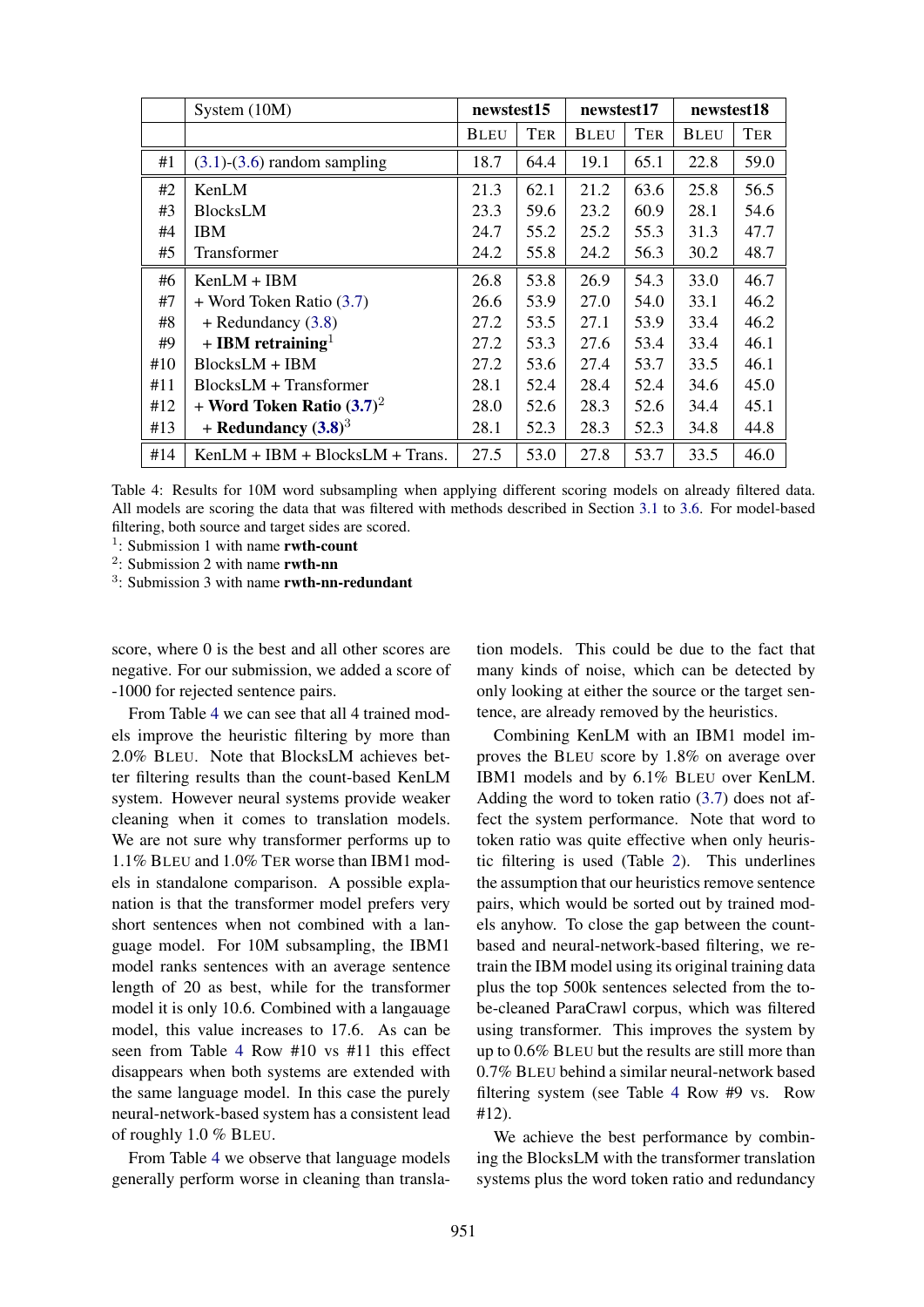| System          |          | perplexity | tst17 eval  |         |  |
|-----------------|----------|------------|-------------|---------|--|
|                 | de<br>en |            | <b>BLEU</b> | TER     |  |
| KenLM           | 282.2    | 150.5      | $26.9*$     | $54.3*$ |  |
| + CommonCrawl   | 277.6    | 146.6      | $25.8*$     | 55.6*   |  |
| <b>BlocksLM</b> | 111.07   | 120.62     | $27.4*$     | 53.7*   |  |
| + CommonCrawl   | 110.55   | 117.7      | $26.4*$     | $54.5*$ |  |

Table 5: Comparison of language model perplexity with its performance as data cleaning system as well as the effect of CommonCrawl on LMs.

\* For KenLM filtering results we combine the corresponding LM scores of source, target and two fixed IBM1 scores.

heuristic. The resulting system uses heuristics to filter a corpus of 104M lines down to 13M sentence pairs without the need to apply any complex model. This part of the pipeline is cheap and fast, and already gives a performance of 23.3 % BLEU on newstest2015 (see Table 2). Applying strong translation and language models yields an additional improvement of 4.8% BLEU as is shown in Table 4.

## 6.3 Noisy Data Effect

To investigate the effect of noisy training data for the scoring models, we add the CommonCrawl corpus to the language model training data. Although the perplexity on the dev set improves slightly for both model architectures (see Table 5), the evaluation results for the subsampled data drop by about 1.0 % BLEU. This indicates that the models are required to not only recognize good sentences well, but also to give low scores to bad sentences. If the training data contains more noisy data, a model will give higher scores to bad sentences. While this is usually a smaller problem for translation models, in terms of sentence ranking it is an important issue.

## 6.4 Levenshtein Distance

Table 6 shows the effect of the Levenshtein heuristic on count-based and neural scoring models. While removing sentence pairs with similar source and target does not change the performance when ranking with count-based models, it increases the performance of neural models by up to 1.0% BLEU. This confirms the assumption from Section 3.6 that transformer-based models assign high scores when copying sentences. We regard Levenshtein-based filtering as a crucial heuristic when ranking sentence pairs with neural models.

#### 6.5 Submission Results

Table 7 shows the official evaluation results of our submitted rankings compared to the best submission from Microsoft. While slightly exceeding on the SMT 10M evaluation, we are 0.8% BLEU behind the leading submission on NMT 100M. For NMT 10M, we have the best results on newstest2018, iwslt2017 and Acquis, but perform a lot weaker on KDE, thus being worse on average. This might be due to some unavoidable domain adaptation when training language models with mono-lingual news data.

# 7 Conclusion

This paper describes the RWTH Aachen University data-filtering and ranking methods for the WMT 2018 parallel corpus filtering task. We describe various rule-based heuristic filtering methods to reduce the amount of data to be scored, and to tackle some of the weak spots of neural language and translation models. We describe 4 different ranking models, two language model architectures and 2 translation models, count-based and neural. Our results indicate that even without ranking the sentence pairs with model scores, a high quality subset can be extracted.

Among the submissions our best models works very well for the small data condition, ranking first on the 10M-subsampled SMT translation and second on the 10M-subsampled NMT translation. Also with the 100M-subsampled data condition, we perform above average, with a gap of 0.7% average BLEU to the leading submission for NMT translation.

## Acknowledgements



This work has received funding from the European Research Council (ERC) (under the European Union's Horizon 2020 research and innovation programme, grant agreement No

694537, project "SEQCLAS") and the Deutsche Forschungsgemeinschaft (DFG; grant agreement NE 572/8-1, project "CoreTec"). The GPU computing cluster was supported by DFG (Deutsche Forschungsgemeinschaft) under grant INST 222/1168-1 FUGG.

The work reflects only the authors' views and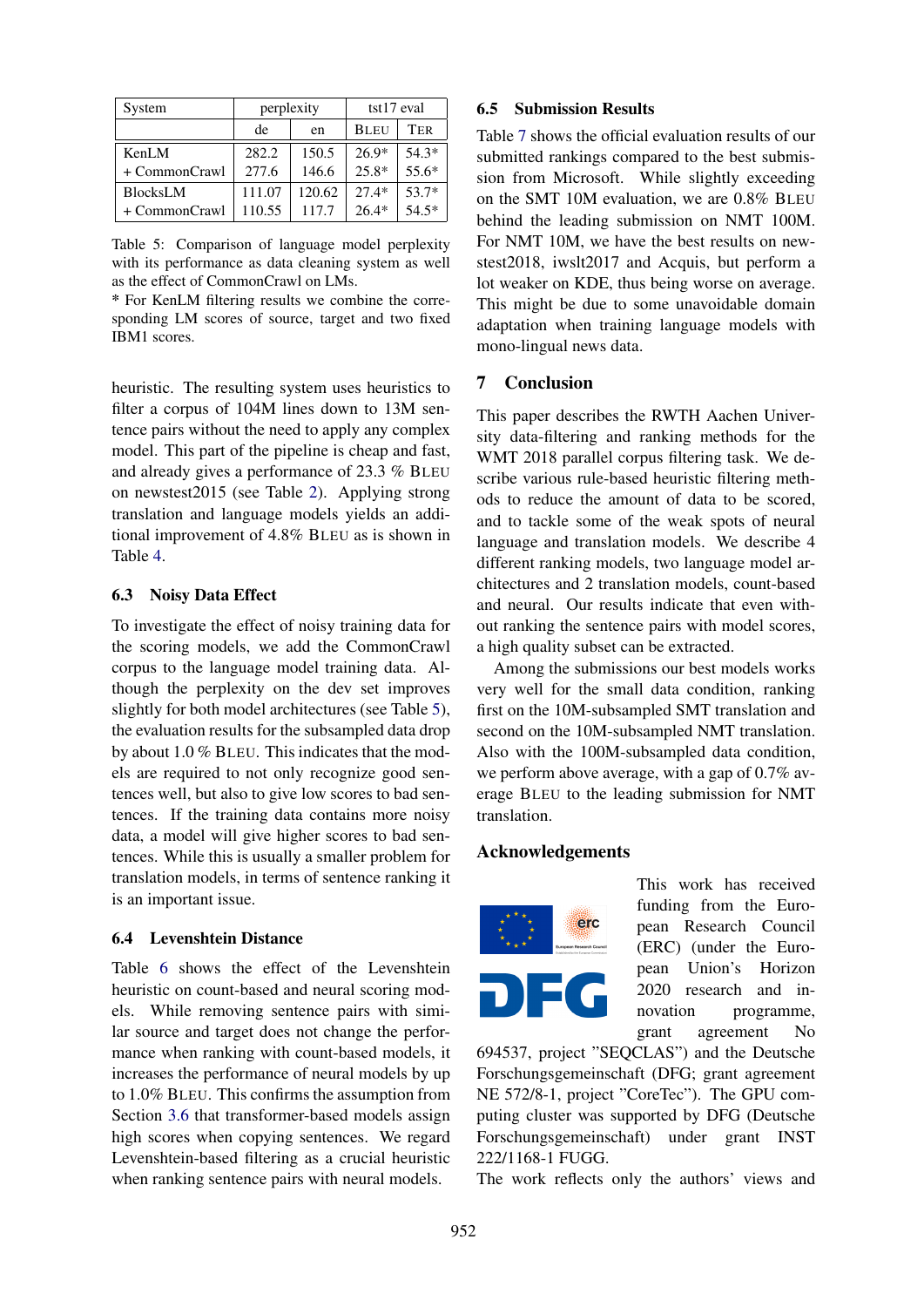| System $(10M)$                                | newstest15  |      | newstest17  |      | newstest18  |            |
|-----------------------------------------------|-------------|------|-------------|------|-------------|------------|
|                                               | <b>BLEU</b> | TER  | <b>BLEU</b> | TER  | <b>BLEU</b> | <b>TER</b> |
| $(3.1-5) +$ KenLM + IBM                       | 26.8        | 53.9 | 27.0        | 54.3 | 32.5        | 46.9       |
| $(3.1-5)$ + KenLM + IBM + Lev.Sht.            | 26.8        | 53.8 | 26.9        | 54.3 | 33.0        | 46.7       |
| $(3.1-5)$ + BlocksLM + Transformer            | 27.3        | 53.2 | 27.4        | 53.5 | 33.6        | 46.1       |
| $(3.1-5)$ + BlocksLM + Transformer + Lev.Sht. | 28.1        | 52.4 | 28.4        | 52.4 | 34.6        | 45.0       |

Table 6: Effect of using the Levenshtein distance heuristic (3.6) on count-based and neural scoring.

| <b>Submission System</b>                            | SMT 10M | <b>SMT 100M</b> | NMT 10M | <b>NMT 100M</b> |
|-----------------------------------------------------|---------|-----------------|---------|-----------------|
| $(3.1)-(3.7) +$ KenLM + retrained IBM1 <sup>1</sup> | 23.85   | 25.91           | 26.65   | 31.05           |
| $(3.1)-(3.7) + BlocksLM + Transform2$               | 24.53   | 26.18           | 28.00   | 31.20           |
| + Redundancy Heuristic <sup>3</sup>                 | 24.58   | 26.21           | 28.01   | 31.29           |
| Microsoft                                           | 24.45   | 26.50           | 28.62   | 32.06           |

Table 7: Official submission result for each evaluation method. The scores report the average BLEU % across all 6 test sets.

- <sup>1</sup>: Submission 1 with name rwth-count
- <sup>2</sup>: Submission 2 with name rwth-nn
- <sup>3</sup>: Submission 3 with name rwth-nn-redundant

none of the funding agencies is responsible for any use that may be made of the information it contains.

# References

- Peter F. Brown, Vincent J. Della Pietra, Stephen A. Della Pietra, and Robert L. Mercer. 1993. The mathematics of statistical machine translation: Parameter estimation. *Computational linguistics*, 19(2):263–311.
- Stanley F. Chen and Joshua Goodman. 1996. An empirical study of smoothing techniques for language modeling. In *Proceedings of the 34th Annual Meeting on Association for Computational Linguistics*, ACL '96, pages 310–318, Stroudsburg, PA, USA. Association for Computational Linguistics.
- Tianqi Chen, Mu Li, Yutian Li, Min Lin, Naiyan Wang, Minjie Wang, Tianjun Xiao, Bing Xu, Chiyuan Zhang, and Zheng Zhang. 2015. MXNet: A flexible and efficient machine learning library for heterogeneous distributed systems. *arXiv preprint arXiv:1512.01274*. Version 1.
- Ian J. Goodfellow, David Warde-Farley, Mehdi Mirza, Aaron Courville, and Yoshua Bengio. 2013. Maxout networks. In *Proceedings of the 30th International Conference on International Conference on Machine Learning - Volume 28*, ICML'13, pages III– 1319–III–1327. JMLR.org.
- Kenneth Heafield, Ivan Pouzyrevsky, Jonathan H. Clark, and Philipp Koehn. 2013. Scalable modified Kneser-Ney language model estimation. In *Pro-*

*ceedings of the 51st Annual Meeting of the Association for Computational Linguistics*, pages 690–696, Sofia, Bulgaria.

- Felix Hieber, Tobias Domhan, Michael Denkowski, David Vilar, Artem Sokolov, Ann Clifton, and Matt Post. 2017. Sockeye: A Toolkit for Neural Machine Translation. *arXiv preprint arXiv:1712.05690*. Version 2.
- Sepp Hochreiter and Jürgen Schmidhuber. 1997. Long short-term memory. *Neural computation*, 9(8):1735–1780.
- Marcin Junczys-Dowmunt, Roman Grundkiewicz, Tomasz Dwojak, Hieu Hoang, Kenneth Heafield, Tom Neckermann, Frank Seide, Ulrich Germann, Alham Fikri Aji, Nikolay Bogoychev, Andre F. T. ´ Martins, and Alexandra Birch. 2018. Marian: Fast neural machine translation in C++. In *Proceedings of ACL 2018, System Demonstrations*, pages 116– 121, Melbourne, Australia. Association for Computational Linguistics.
- Diederik P Kingma and Jimmy Ba. 2014. Adam: A method for stochastic optimization. *arXiv preprint arXiv:1412.6980*. Version 9.
- Philipp Koehn, Hieu Hoang, Alexandra Birch, Chris Callison-Burch, Marcello Federico, Nicola Bertoldi, Brooke Cowan, Wade Shen, Christine Moran, Richard Zens, Chris Dyer, Ondřej Bojar, Alexandra Constantine, and Evan Herbst. 2007. Moses: Open source toolkit for statistical machine translation. In *acl07-poster*, pages 177–180, Prague, Czech Republic.